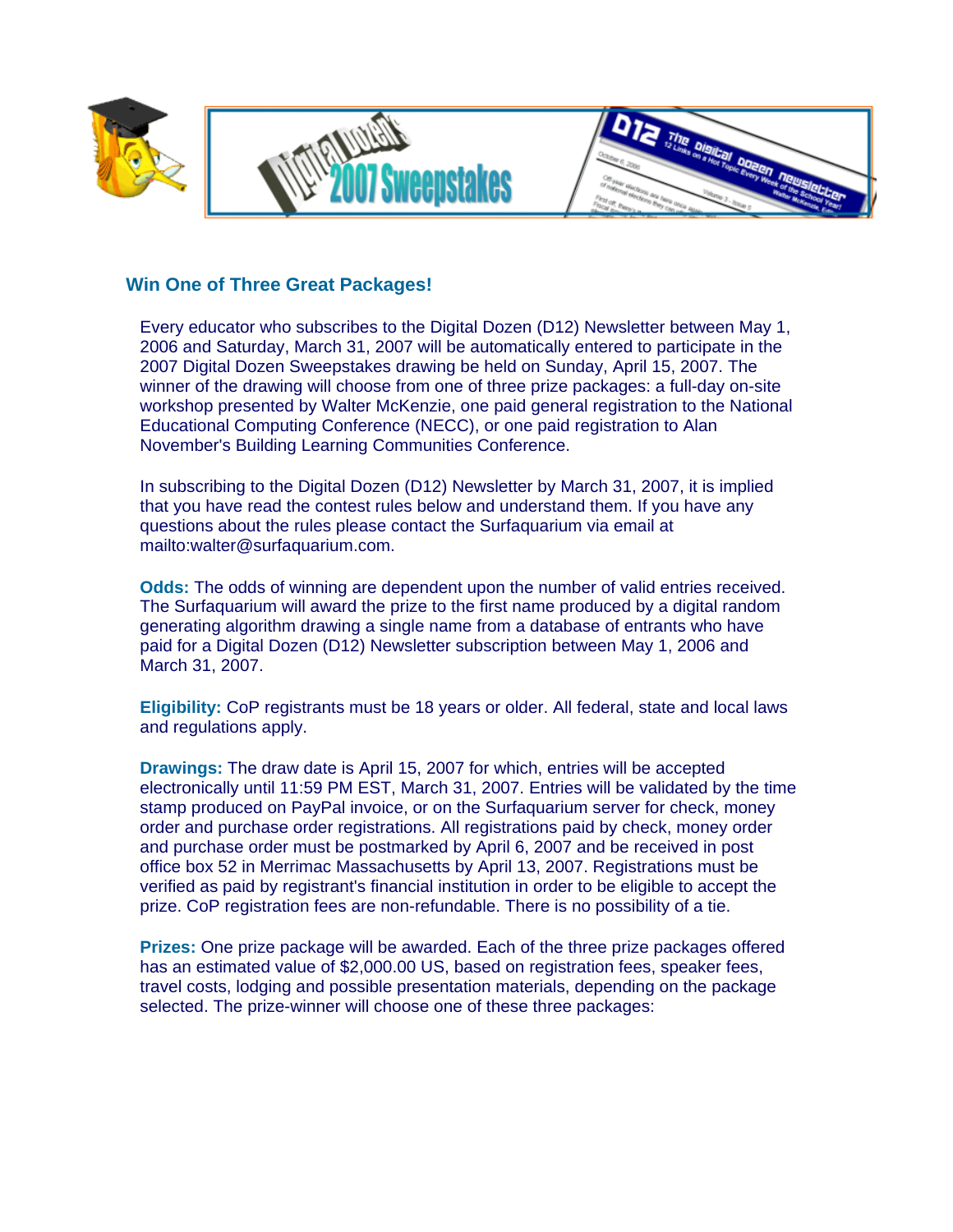**One day-long on-site workshop by Walter McKenzie for prize-winner's staff -** this prize may constitute one day-long workshop or up to four mini-workshops presented on a single date to members of the same staff on the prize-winner's school site or an agreed-upon location local to the prize-winner. Topic(s), format and objectives of workshop(s) will be agreed upon by Walter McKenzie and the prize-winner. The prizewinner will serve as liaison between the Surfaquarium and their school/district in making workshop arrangements. Walter will cover the cost of roundtrip travel from Boston to the prize-winner's workshop site, including his meals, lodging and local travel, as well as any handouts and related materials he designs for the workshop presentation(s). The prize-winner and the prize-winner's school/district are responsible for providing the workshop facility, including all associated accommodations including but not limited to adequate seating, climate control, lighting, electricity, Internet access, rest rooms and any refreshments the prize-winner and school/district wish to provide. Additional arrangements for computers for participants (laptops or a lab setting), VGA projectors, microphones, wireless Internet access, Ethernet cables, extension cords and other necessities will be provided by the prize-winner's school/district as necessary. To view last year's winning workshop event see http://surfaquarium.com/D12/contest/year\_one\_winner.htm.

**One paid registration to the National Educational Computing Conference (NECC) -** this prize includes one general registration to NECC 2007, to be held June 24-27, 2007 in Atlanta, Georgia. The Surfaquarium will pay for one general conference registration, one standard hotel room at one of the conference hotels from the NECC housing list, and one roundtrip coach airfare from the prize-winner's nearest international or regional airport to Hartsfield-Jackson Atlanta International Airport. Walter McKenzie and the prize-winner will mutually agree on the schedule and any special needs accommodations required for travel and housing. Walter McKenzie will make the final decision on the airline, hotel and rates that are selected to meet the prize-winner's travel needs. This prize does not include meals, local travel between the airport and the conference venue nor travel during the conference (taxis, limousines, buses, shuttles, etc.), tips, conference purchases, or payment for any events beyond those covered by the general conference registration fee. Any special need accommodations the prize-winner requires while at the conference must be worked out directly with the NECC conference staff. For specific conference information see http://center.uoregon.edu/ISTE/NECC2007/.

**One paid registration to Alan November's Building Learning Communities Conference (BLC) -** this prize includes one general registration to BLC 2007, to be held July 18 - 20, 2007 in Boston, Massachusetts. The Surfaquarium will pay for one general conference registration, one standard hotel room at the Boston Marriott Newton or a nearby hotel if the Marriott is full, and one roundtrip coach airfare from the prize-winner's nearest international or regional airport to Boston Logan International Airport. Walter McKenzie and the prize-winner will mutually agree on the schedule and any special needs accommodations required for travel and housing. Walter McKenzie will make the final decision on the airline, hotel and rates that are selected to meet the prize-winner's travel needs. This prize does not include meals, local travel between the airport and the conference venue nor travel during the conference (taxis, limousines, buses, shuttles, etc.), tips, conference purchases, or payment for any events beyond those covered by the general conference registration fee. Any special need accommodations the prize-winner requires while at the conference must be worked out directly with the BLC conference staff. For specific conference information see http://www.novemberlearning.com/Default.aspx?tabid=29.